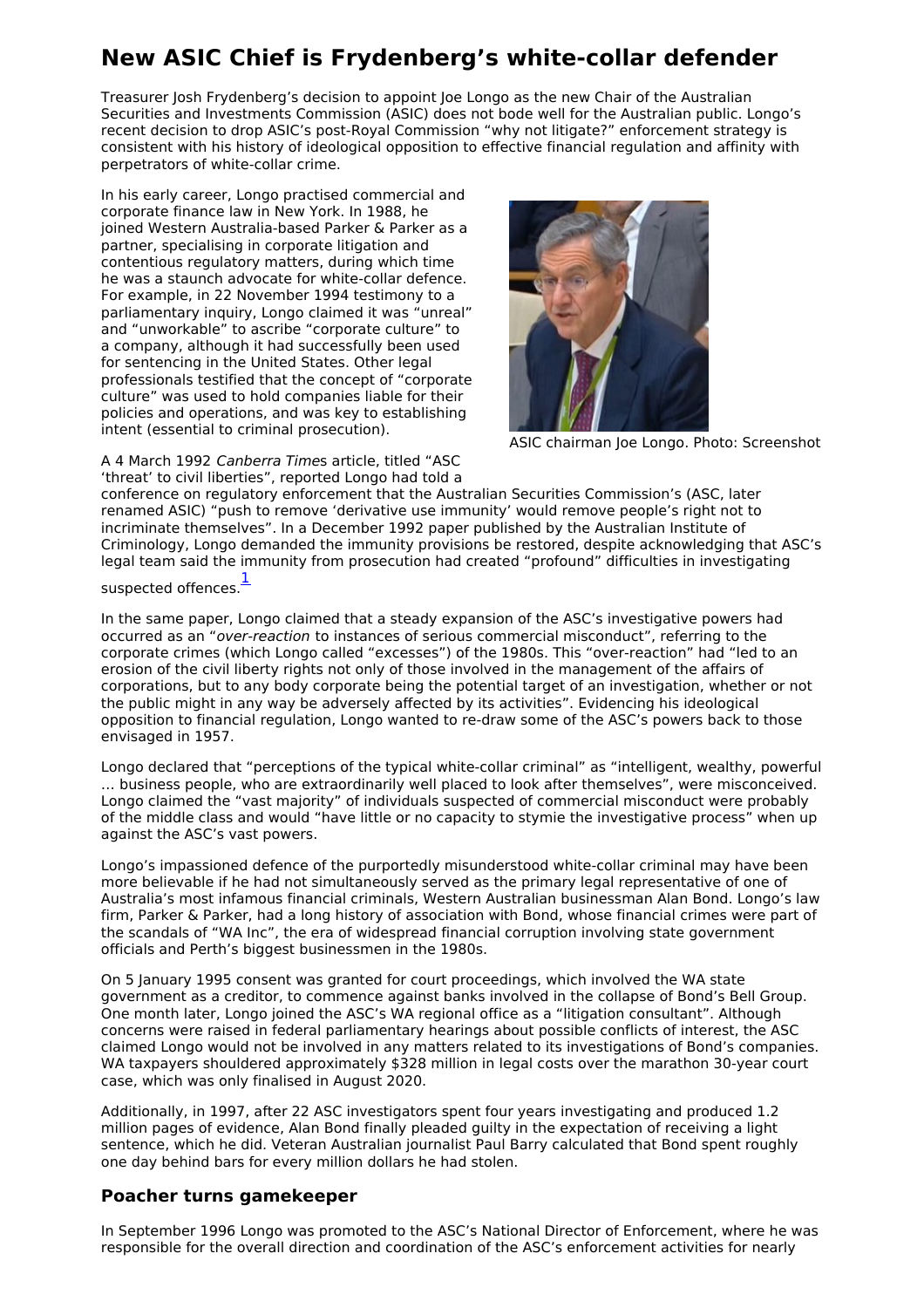#### five years.

Media headlines around Longo's tenure are demonstrative of the regulator's performance: "Corporate watchdog: more bark than bite" (1996); "ASC verdict: this watchdog lacks bite" (1998); and Adele Ferguson's blistering assessment in "The watchdog no one fears", for the 1 September 2000 Australian Financial Review.

Ferguson reported that in the recent years under Longo, the ASC (renamed ASIC in 1998) had "routinely been described as a toothless tiger, a spineless watchdog, a gummy shark and a Constable Plod when it comes to enforcement". The chairman of CPA Australia's Insolvency and Reconstruction Centre of Excellence, George Lopez, reported that he was constantly handing files to ASIC with examples of corporate fraud and malpractice. However, Lopez lamented, "[n]othing is ever done. ... It is a cause of constant frustration and demotivation that we spend thousands of hours investigating and uncovering matters of fraud, breaches of the Corporations Law, evidence of abuse by directors, and evidence of directors using their position to benefit themselves and associated entities, and we report it all to ASIC and nothing happens."

During Longo's tenure, of the 7,904 complaints ASIC received in 1998-99, it only investigated 233. Over a third of these turned out to be serious crimes. Ferguson reported the catch cry of ASIC's surveillance and enforcement divisions was "glorious defeats"—believing that "headline" investigations and prosecutions should be pursued even if the success rate was poor. Similarly, Longo focused on "regulatory impact", saying there was no point investigating a case that didn't matter. Troublingly, it appears that despite the poor track record of this approach at changing corporate conduct, today Longo's ideology hasn't changed—on 2 September 2021 The Australian reported "[t]he Longo view is that ASIC cannot run every case, nor can it investigate everything. Action is intended to be high-impact."

Under Longo's enforcement leadership, Ferguson recounted a laundry list of high-profile cases which failed on technicalities when ASIC's prosecutors had improperly presented the case, or from ASIC's bureaucratic blunders or investigators' foot-dragging. Additionally, Ferguson reported concerns over ASIC's dubious decisions to drop high-profile cases which involved individuals connected to Australian parliamentarians.

Hauntingly reminiscent of the Sterling First catastrophe which occurred decades later, the 6 December 2000 Sydney Morning Herald reported in "While the watchdogs slept" that a pensioner from Perth had been defrauded out of his life savings by a serial scammer who had stolen a total of \$20 million from the Australian public. Despite having received complaints about the scammer since 1993, ASIC had refused to investigate or take action. While questioning Longo over the matter during Senate Estimates, SMH reported, Labor Senator Stephen Conroy had remarked his office was "clogging up because people are beginning to feel that the only way to get your attention is to come to a politician". Longo acknowledged the matter was "regrettable" but claimed that ASIC had issued a public warning on the scheme. However, the SMH reported this was untrue.

In parliamentary hearings during Longo's tenure, he was repeatedly grilled by Senator Conroy over ASIC's poor performance. This included Conroy's questioning of Longo's perplexing enforcement decisions—such as reducing corporate surveillance and compliance checks which other ASIC officials said were an effective deterrent, and declining to investigate obvious red flags of insider trading. When reading Hansard transcripts, Longo's talent for smooth dissembling is apparent.

### **From Deutsche Bank 'cesspit' to head of ASIC**

In 2000, Longo left ASIC and briefly returned to Parker & Parker (now Herbert Smith Freehills), before joining the notorious Deutsche Bank in 2002 as General Counsel for the AsiaPacific, and later Europe and the UK, where he was based in London from 2016.

During Longo's 17 years at Deutsche, the bank was mired in scandal, paying hundreds of millions of dollars in fines for financial misconduct. The 30 April 2021 AFR reported that upon Longo's 2021 appointment to head ASIC, former Treasury official John Hempton described Deutsche Bank as "a cesspit walking from one investment banking fraud to another and where the legal team would have gasped for breath before walking into another pool of pus … I don't know anything about Joe Longo. He may have spent seventeen years in that moral vacuum trying to clean the mess up from inside but that case has not been made".

Longo left Deutsche Bank in March 2019, months before its July restructuring and mass lay-offs, rejoining Herbert Smith Freehills as a senior advisor.

Shortly thereafter, Longo was appointed to the advisory committee for the Australian Law Reform Commission's (ALRC) review of Australia's corporate criminal responsibility regime. The review, which was the first of its kind since passage of the Criminal Code Act 1995, was initiated by the government in April 2019, one month after legislation introducing extraordinary new penalties and powers for ASIC came into effect. Former ASIC Deputy Chair and enforcement head, Daniel Crennan QC, said this legislation entitled ASIC to pursue "extremely long custodial sentences" and "very high, crippling" financial penalties. As reported by the 29 April 2020 AFR, in the period of July-December 2019, criminal charges led by ASIC surged almost 300 per cent.